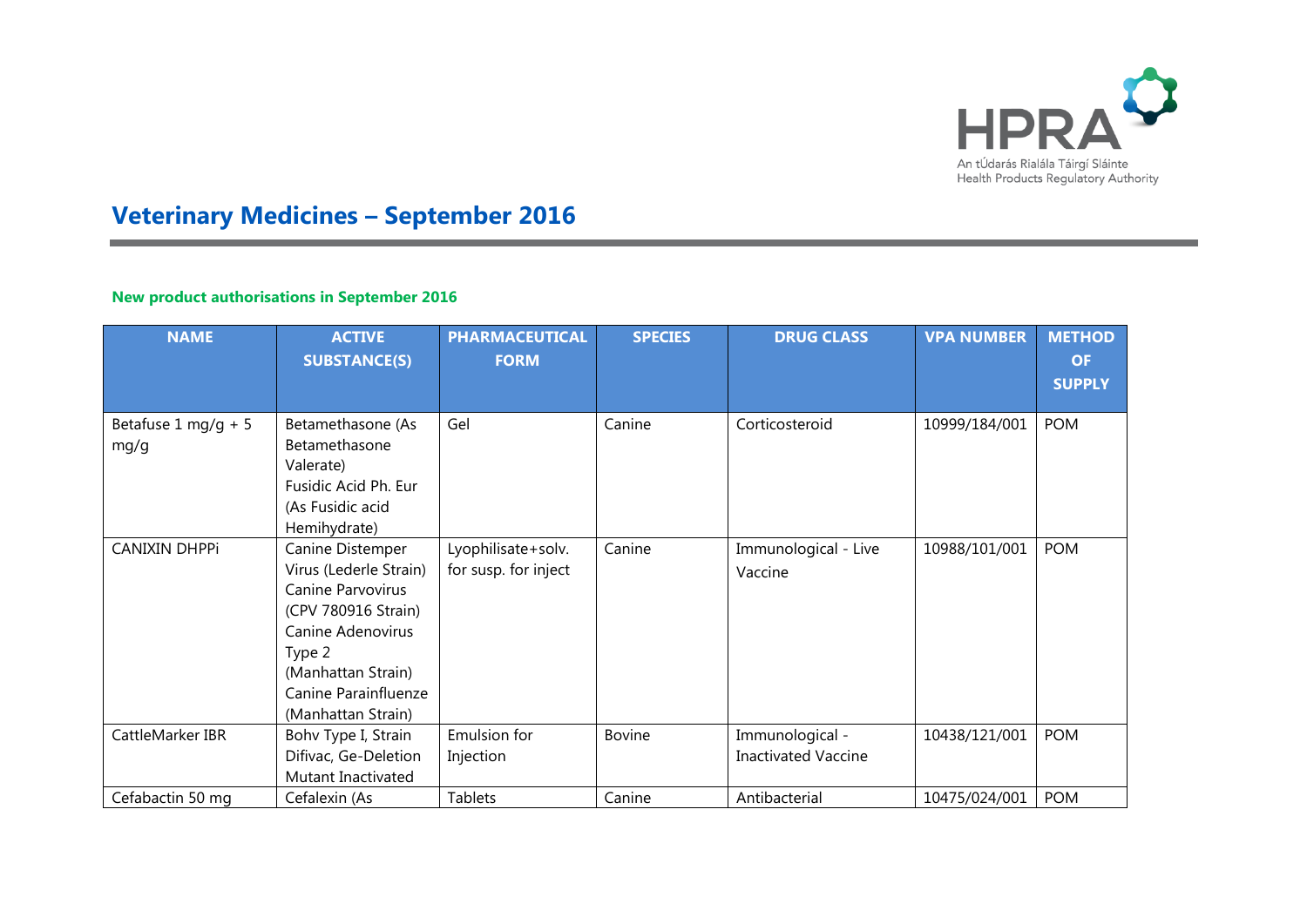

| <b>NAME</b>         | <b>ACTIVE</b><br><b>SUBSTANCE(S)</b>                  | <b>PHARMACEUTICAL</b><br><b>FORM</b> | <b>SPECIES</b>                                              | <b>DRUG CLASS</b>    | <b>VPA NUMBER</b> | <b>METHOD</b><br><b>OF</b><br><b>SUPPLY</b> |
|---------------------|-------------------------------------------------------|--------------------------------------|-------------------------------------------------------------|----------------------|-------------------|---------------------------------------------|
|                     | Monohydrate)<br>Ph.Eur.                               |                                      | Feline                                                      |                      |                   |                                             |
| Cefabactin 250 mg   | Cefalexin (As<br>Monohydrate)<br>Ph.Eur.              | <b>Tablets</b>                       | Feline<br>Canine                                            | Antibacterial        | 10475/024/002     | <b>POM</b>                                  |
| Cefabactin 500 mg   | Cefalexin (As<br>Monohydrate)<br>Ph.Eur.              | <b>Tablets</b>                       | Canine                                                      | Antibacterial        | 10475/024/003     | <b>POM</b>                                  |
| Cefabactin 1000 mg  | Cefalexin (As<br>Monohydrate)<br>Ph.Eur.              | <b>Tablets</b>                       | Canine                                                      | Antibacterial        | 10475/024/004     | <b>POM</b>                                  |
| Deltadot 10 mg/ml   | Deltamethrin                                          | Pour-on Solution                     | <b>Bovine</b><br>Ovine                                      | Ectoparasiticide     | 10394/001/001     | LM-<br>Licensed<br>Merchant                 |
| Doxatib 500 mg/g    | Doxycycline Hyclate<br>(Equivalent To<br>Doxycycline) | Powder for use in<br>drinking water  | Fowl - Chicken<br>Porcine                                   | Antibacterial        | 10774/046/001     | <b>POM</b>                                  |
| Doxipulvis 500 mg/g | Doxycycline (As<br>Doxycycline Hyclate)               | Oral Powder                          | Fowl - Chicken<br>Fowl - Turkey<br><b>Bovine</b><br>Porcine | Antibiotics          | 10790/008/001     | <b>POM</b>                                  |
| Eprivalan 5 mg/ml   | Eprinomectin                                          | Pour-on Solution                     | <b>Bovine</b>                                               | Endectoparasiticides | 10857/086/001     | LM-<br>Licensed<br>Merchant                 |